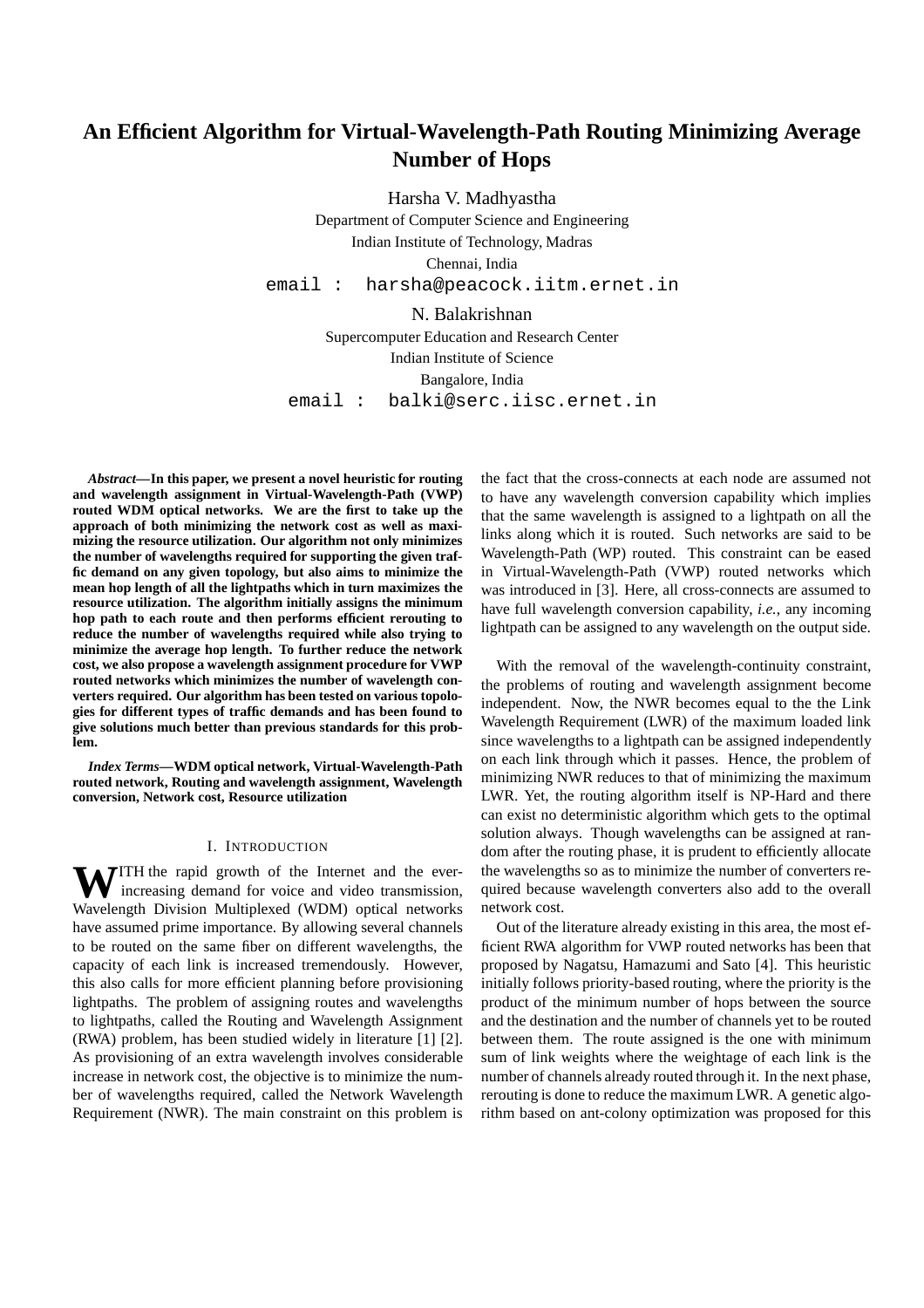problem by Varela and Sinclair [5]. Though it performed admirably well, it did not match up to the standards of [4]. Another scheme was presented, specifically for the COST 239 European Optical Network, by Tan and Sinclair [6]. This problem was also tackled using an ILP formulation of the problem by Wauters and Demeester [7]. The efficacy of using ILP formulations for solving this problem is very less as the time and space complexity involved are huge and it becomes impractical to use these for large networks with dense traffic.

In our work, we adopt a new approach towards solving this problem of RWA in VWP routed networks. Apart from minimizing the NWR in order to reduce the network cost, we also take up the objective of maximizing resource utilization. One of the standard metrics for resource utilization is average weighted hop count. This is defined as the average number of physical hops traversed by one unit of traffic. In our problem setting, the smallest traffic unit is the amount of traffic that can be carried on a single lightpath. Hence, average weighted hop count is equivalent to the average number of physical hops taken up by a lightpath. Based on this point of view, we propose a heuristic algorithm for routing lightpaths to minimize both NWR and the average hop length of a lightpath. Though the problem of wavelength assignment is disjoint from that of routing in VWP routed networks, it is necessary to assign wavelengths so as to minimize the number of wavelength conversions because wavelength converters add to the overall cost of the network. We present a wavelength assignment algorithm for this purpose which aims to minimize the number of wavelength converters required. Therefore, our routing algorithm when used in combination with the wavelength assignment procedure we propose will achieve the objective of minimizing network cost as well as maximizing resource utilization.

The remaining part of this paper is organized as follows. In Section II, we explain in detail the heuristic algorithm we propose for routing. We then outline the procedure for wavelength assignment in Section III. The results of the simulations we conducted to compare the performance of our heuristic with that of [4] are presented in Section IV. Finally, we conclude and lay down some directions for future work in this area in Section V.

### II. ROUTING ALGORITHM

As explained in the previous section, our approach to finding the optimal solution for the Routing and Wavelength Assignment (RWA) problem in Virtual-Wavelength-Path (VWP) routed networks tries to not only minimize the number of wavelengths required (called the Network Wavelength Requirement - NWR) but also aims to minimize the average hop length. The input required for this problem is the physical topology of the network under consideration and the number of lightpaths required to be established between each pair of nodes in this network. Initially, each lightpath is assigned to the route with minimum number of physical hops between source and destination (which can be determined using Dijkstra's algorithm). Later, rerouting is performed to reduce the maximum Link Wavelength Requirement (LWR), which is also the NWR, while also trying to minimize the average hop length. Assume that the links are stored in decreasing order of LWR in a list called **LINKS** and associated with each link **L** is a list called **ROUTES** which stores the lightpaths passing through link **L**, in the form **(source, destination)**, in increasing order of number of hops. The rerouting procedure is as follows :

- 1) Consider the first link **L** in the list **LINKS**.
- 2) Consider the first route **(S, D)** in the list **ROUTES** for the link **L**.
- 3) Let the route presently assigned from **S** to **D** be **S**  $\rightarrow$  $N_{i_0} \to N_{i_1} \to \ldots \to N_{i_h} \to \mathbf{D}$  where  $N_{i_n} \to N_{i_{n+1}}$ forms the link **L**.
- 4) Set k to x.
- 5) Add all neighbours of node  $N_{i_k}$  except  $N_{i_{k-1}}$  and  $N_{i_{k+1}}$ (either of them may not exist if  $k = 0$  or h) to the list **NHBRS**.
- 6) If the list **NHBRS** is empty, skip to step 9.
- 7) Consider the first node **M** in the list **NHBRS**.
- 8) If the route between  $N_{i_k}$  and  $N_{i_{k+1}}$  is rerouted as  $N_{i_k} \to$  $M \to (path P) \to N_{i_{n+1}}$ , (where path **P** is the path with minimum hops from **M** to  $N_{i_{n+1}}$ ), will the load on link  $N_{i_k} \to M$  as well as on each of the links along the path **P** be lesser than the load on link **L**?
	- a) If yes, change the route from **S** to **D** as  $S \rightarrow N_{i_0} \rightarrow$  $\mathbf{M} \times \mathbf{M} \times (\ldots \mathbf{M} \mathbf{D}) \times \mathbf{M}$ **D**, update load on each link and go back to step 1.
	- b) If no, remove node **M** from the list **NHBRS** and go back to step 6.
- 9) if  $k > 0$ , decrement k and go back to step 5.
- 10) Set k to  $x + 1$ .
- 11) Add all neighbours of node  $N_{i_k}$  except  $N_{i_{k-1}}$  and  $N_{i_{k+1}}$ (either of them may not exist if  $k = 0$  or h) to the list **NHBRS**.
- 12) If the list **NHBRS** is empty, skip to step 15.
- 13) Consider the first node **M** in the list **NHBRS**.
- 14) If the route between  $N_{i_n}$  and  $N_{i_k}$  is rerouted as  $N_{i_n} \rightarrow$  $(path \ P) \rightarrow M \rightarrow N_{i_k}$ , (where path **P** is the path with minimum hops from  $N_{i_{\pi}}$  to **M**), will the load on link  $M \to N_{i_k}$  as well as on each of the links along the path **P** be lesser than the load on link **L**?
	- a) If yes, change the route from **S** to **D** as  $S \rightarrow N_{i_0} \rightarrow$  $\ldots \to N_{i_n} \to (path P) \to M \to N_{i_n} \to \ldots \to \mathbf{D},$ update load on each link and go back to step 1.
	- b) If no, remove node **M** from the list **NHBRS** and go back to step 12.
- 15) if  $k < h$ , increment k and go back to step 11.
- 16) Consider the next route **(S, D)** in the list **ROUTES** for the link **L** and go back to step 3. If there is no route left to be considered, skip to next step.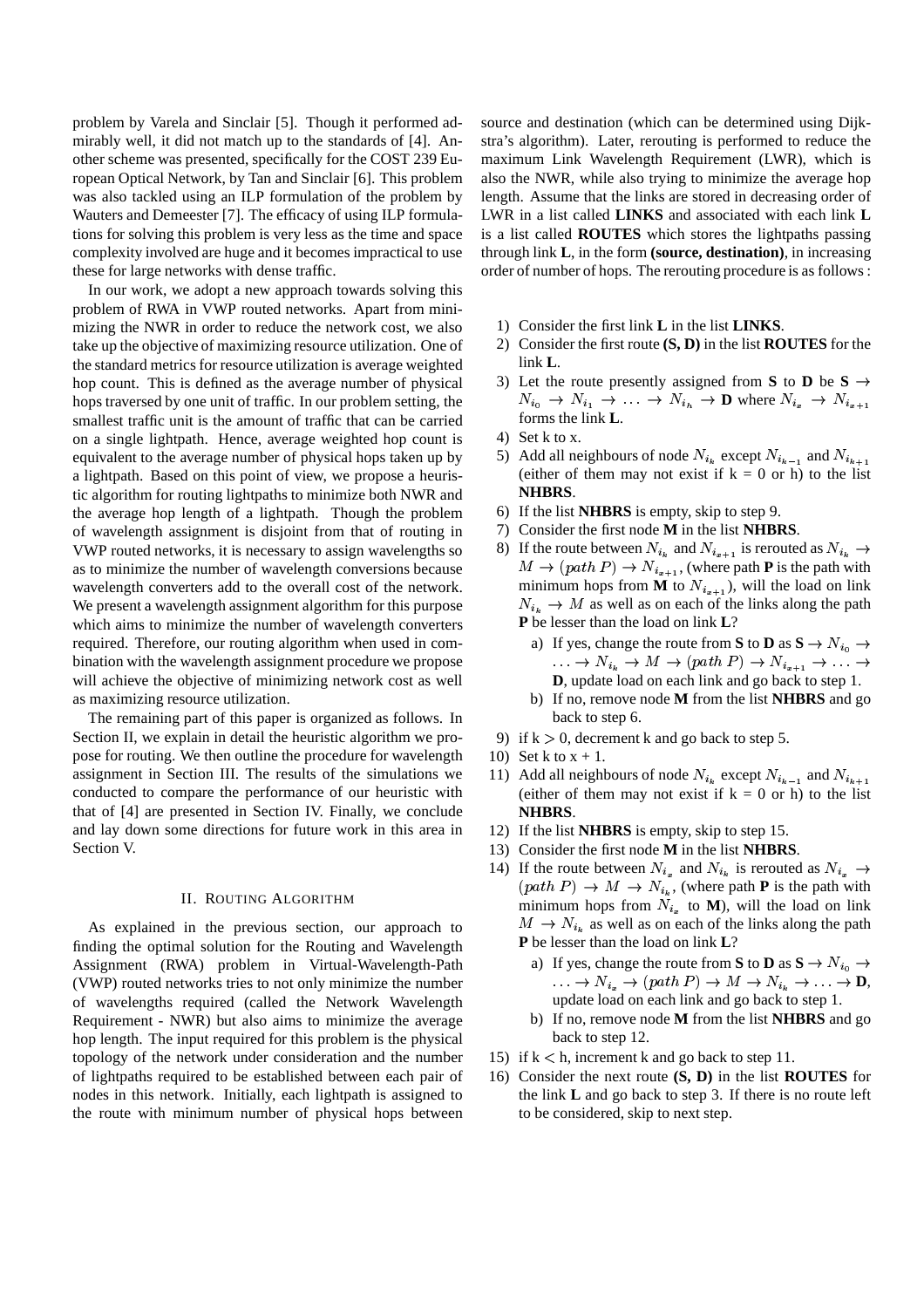17) Consider the next link **L** in the list **LINKS** and go back to step 2. If there is no link left to be considered, then the algorithm terminates.

The essence of the above given algorithm can be summarized as follows. After the initial routing stage, wherein we assign minimum hop path to each lightpath, we try to minimize the load on the link(s) with maximum LWR (say link **L** between nodes **a** and **b**) by rerouting some lightpath which passes through it. We consider the lightpaths in increasing order of number of hops (taken up by the currently assigned route) because the scope available for rerouting of shorter lightpaths is more (higher number of links are free implies higher degrees of freedom). For this, we partition the set of nodes, through which the lightpath (which is currently under consideration, say **R**) passes, into 2 subsets - one containing all the nodes occurring before the link **L**, *i.e.*, lesser number of hops away from **a** than **b** (along the route), say set **A** and the other containing all the nodes occurring after the link, *i.e.*, lesser number of hops away from **b** than **a** (along the route), say set **B**.

Now, we consider the nodes in set **A** in increasing order of number of hops away from **a**. For each node (say node **N**), we enumerate all its neighbours, other than the ones adjacent to it on the current route. These neighbours are considered in random order and for each neighbour (say node **M**), we check whether, if the portion of the lightpath from **N** to **b** is rerouted through the link between **N** and **M** followed by the minimum hop path from **M** to **b**, the load on each of the links through which this rerouted portion passes is lesser than that on link **L**. If it is, the route for the lightpath **R** is changed as follows. The route from source to **N** is retained as before, followed by the link  $N \to M$ , followed by the minimum hop path from M to **b**, followed by the path from **b** to destination as in the original route.

If even after considering all the nodes in set **A**, no rerouting was possible, then the similar procedure is repeated with the nodes in set **B**. The only difference being that for these nodes, we try to find an alternate path passing through the minimum path from one of their neighbours to the node **a**. If the lightpath **R** could not be rerouted, we move onto the next route (with least number of hops among the remaining routes) through link **L** and try rerouting it. If all routes on link **L** have been considered, we move onto the next link (the one with maximum LWR among the remaining links). We finally stop when no route on any link can be rerouted. If at any stage rerouting was possible, we start all over again with the least hop path through the maximum loaded link.

The points to be noted in the above rerouting scheme are that first of all, rerouting ensures that the new route does not pass through the link  $L(a \rightarrow b)$ . So, every rerouting ensures that the traffic on the link under consideration is reduced. The links are considered in decreasing order of LWR, as NWR is the same as the maximum LWR and hence, reducing NWR requires rerouting of some lightpath passing through the link with maximum LWR. Also, the load on each of the links through which the



Fig. 2. Rerouting from some node in set **B** to **a**

rerouting is done is lesser than the load that was on link **L** before rerouting. This ensures that the algorithm converges to a final solution and terminates in a finite amount of time. However, the other significant point to be noted, the one which helps to minimize the average number of hops, is that whenever a lightpath is rerouted, the number of hops on the lightpath can increase by at most 2 hops. This will be made clear by Fig. 1 and Fig. 2.

In Fig. 1, since Path **P** is the minimum hop path from **M** to **b**,

No. of hops on Path 
$$
P \leq No
$$
. of hops from **M** to **N**  
+ No. of hops from **N** to **b** on the current route (1)

Since there is a link between **M** and **N**, this reduces to

No. of hops on Path 
$$
P \leq 1 +
$$
  
No. of hops from **N** to **b** on the current route (2)

Now, the increase in the number of hops on the lightpath is given by

$$
Increase in No. of hops = No. of hops on Path P +1 - No. of hops from N to b on the current route (3)
$$

Using equations 2 and 3,

$$
Increase in no. of hops \leq 2 \tag{4}
$$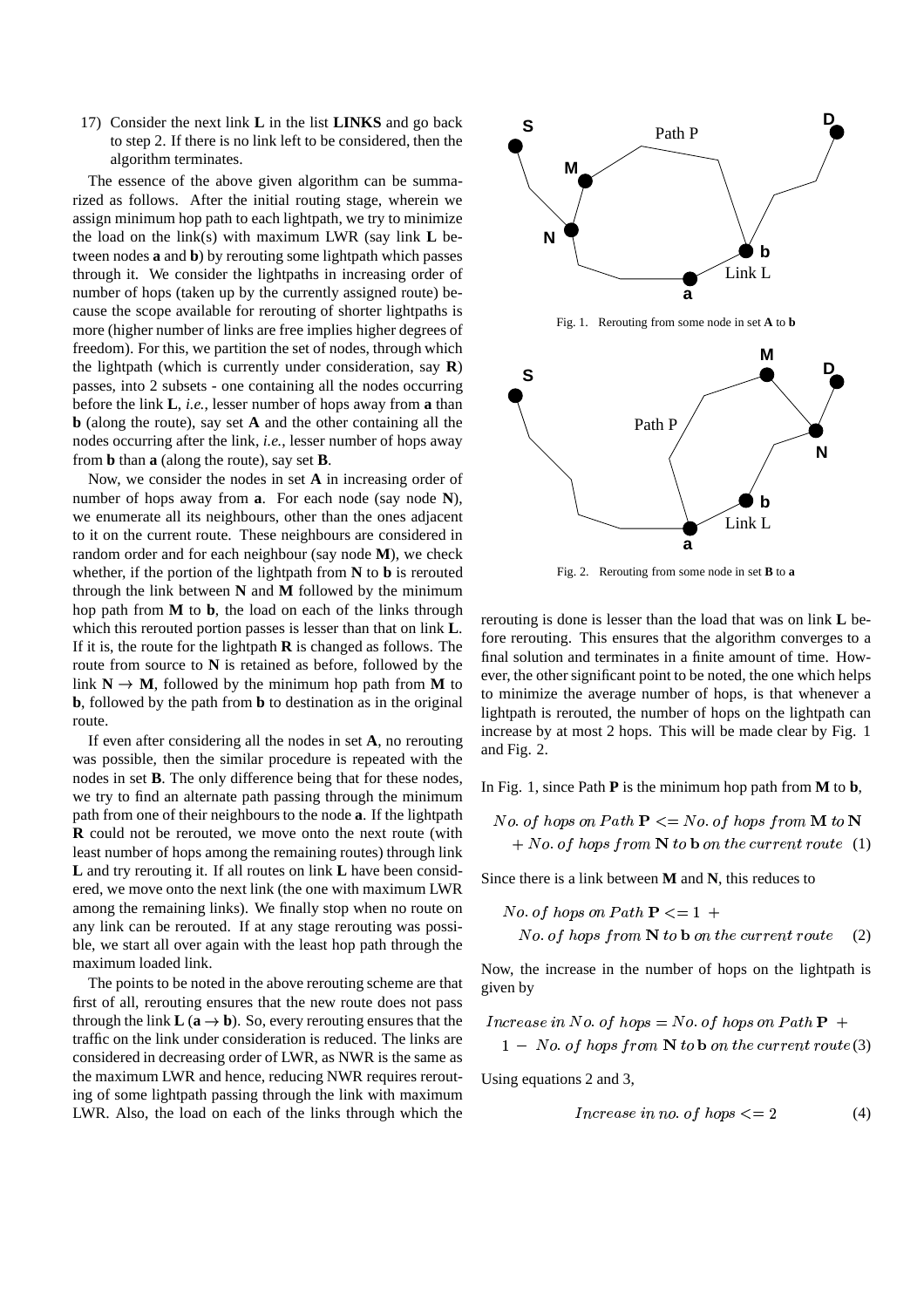The proof for the case when rerouting is done from a node in set **B** to **a** is similar. So, in either case, the maximum increase in number of hops on the lightpath from **S** to **D** is 2. Using this constrained form of rerouting, we not only manage to minimize the maximum LWR (and hence, the NWR) but also minimize the average number of hops.

In light of the fact that the rerouting we employ ensures that the number of physical hops on the lightpath chosen for rerouting does not increase by more than 2, a further optimization can be done to our routing algorithm. In step 5 of our algorithm, we add all the neighbours of node  $N_{i_k}$  to the list **NHBRS**. This operation must be carried out such that when the nodes in the list are accessed (node **M** in step 7), they are done so in the increasing order of number of hops on the shortest path from **M** to  $N_{i_{n+1}},$  *i.e.*, number of hops on path **P**. This ensures that rerouting is always performed along the shortest available path and even though the number of hops cannot increase by more than 2, this additional step further increases the probability of rerouting leading to a reduction in the number of hops. Similar considerations must also be taken into account in step 11.

# III. WAVELENGTH ASSIGNMENT

After performing the routing to minimize the NWR, we need to assign wavelengths for each lightpath on each of the links through which it is routed. In order to reduce the network cost, the wavelength assignment has to be done so as to minimize the number of wavelength converters required. At each node **N**, one wavelength converter is required for each lightpath **R** which passes through it such that **R** has been assigned different wavelengths on the 2 links incident at **N** through which **R** passes. For the wavelength assignment we follow a greedy approach, which is slightly similar to the one followed in [4]. The algorithm given in [4] is meant for WP routed networks and so, the number of wavelengths required is decided by the wavelength assignment procedure. However, in our case, as we are considering VWP routed networks, the number of wavelengths required is determined by the routing procedure itself as NWR is equal to the maximum LWR. The purpose of our wavelength assignment procedure is to assign the lightpaths to the wavelengths in the range 1 to NWR, minimizing the number of wavelength converters. The wavelengths to be assigned can be assumed to be sequentially numbered from 1 to NWR. Also assume that all the lightpaths are arranged in decreasing order of number of hops in the list **ROUTES**. Let the function, assigned(**W**, **L**), take the value 1 if wavelength **W** has been assigned to some lightpath on link **L** or else 0.

- 1) Set **WAVE-NUM** to 1.
- 2) Let **R** be the first lightpath in the list **ROUTES**.
- 3) Is  $\sum_{\mathbf{L}}$  assigned(**WAVE-NUM**, **L**) = 0 over all the links **L** through which lightpath **R** passes? If yes, assign wavelength **WAVE-NUM** to the lightpath **R** on all its links and remove lightpath **R** from the list **ROUTES**.
- 4) If all the lightpaths in the list **ROUTES** have already been

considered, skip to next step. Else, let **R** be the next lightpath in the list **ROUTES** and go back to step 3.

- 5) If **WAVE-NUM** is not equal to NWR, increment **WAVE-NUM** and go back to step 2.
- 6) Let **R** be the first lightpath in the list **ROUTES**.
- 7) Let **W** be the serial number of the wavelength which minimizes  $\sum_{\mathbf{L}}$  assigned(**W**, **L**) over all the links **L**, through which lightpath **R** passes and on which lightpath **R** has not yet been assigned a wavelength. If more than one **W** satisfies this property, select the least **W** among them.
- 8) Assign wavelength **W** to the lightpath **R** on all the links **L**, through which lightpath **R** passes and on which lightpath **R** has not yet been assigned a wavelength and where assigned $(\mathbf{W}, \mathbf{L}) = 0$ .
- 9) If lightpath **R** has not been assigned a wavelength on all the links through which it passes, go back to step 7. Else, remove lightpath **R** from the list **ROUTES**.
- 10) If the list **ROUTES** is empty, then the algorithm terminates. Else, go back to step 6.

The synoptic explanation of the above algorithm is as follows. First, we take up each wavelength sequentially, trying to assign lightpaths to that wavelength in priority order (path with higher number of hops has higher priority) such that the same wavelength can be assigned to that lightpath on all the links through which it passes. When no lightpath can be assigned to a particular wavelength, we move on to the next wavelength and start assigning lightpaths to it. When all the wavelengths (from 1 to NWR) have been considered, we move onto the next phase. Here, we consider the lightpaths in decreasing order of number of hops. For each lightpath **R**, we determine the wavelength **W** which is as of now unassigned on the maximum number of links (compared to other wavelengths), through which the lightpath **R** passes and on which the lightpath **R** has not been assigned a wavelength yet. The lightpath **R** is assigned to wavelength **W** on all the links where it has not been assigned a wavelength yet and on which wavelength **W** is unassigned. We repeat the previous 2 steps until lightpath **R** has been assigned to some wavelength on each of the links through which it passes. Then, we move on to the next lightpath (the one with maximum number of hops among the remaining lightpaths) and repeat the process. Throughout this procedure, we only consider wavelengths in the range 1 to NWR.

#### IV. RESULTS

To determine the optimality of our algorithm, we tested it on networks of various physical topologies with a wide variety of traffic distributions. We compared our results with that obtained by using the heuristic proposed in [4], the one currently considered to be the best for this problem. Owing to the extra constraints in our rerouting procedure, our heuristic certainly took more number of iterations in the rerouting phase to get to the final solution. As our problem setting involves static planning of the network before provisioning lightpaths, the time of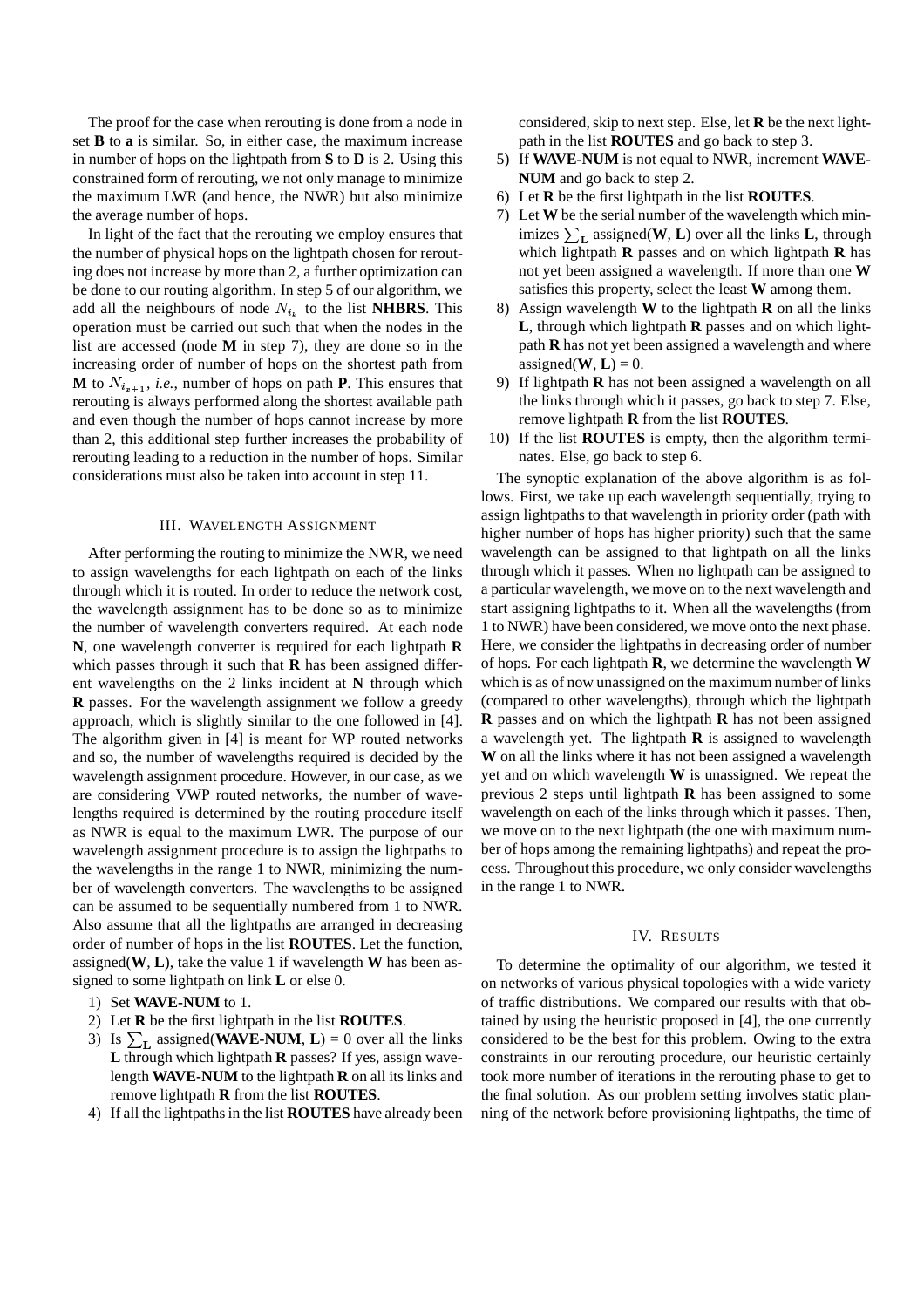

Fig. 3. Topology of European Optical Network

execution is not much of an issue. In our case, the time of execution of our heuristic was more or less comparable to that of [4], with both of them taking only a few seconds even on the real-world physical topologies and traffic demands we considered. Though the final solution, in terms of NWR, given by both heuristics was more or less the same in most cases, the average hop length was considerably lesser with our heuristic in almost all cases considered.

Here we give the results of testing on 3 standard networks along with their corresponding measured traffic demands as given in the literature. The first network considered is the Pan-European Optical Network (given in [8]), which has 19 nodes and 39 links, with the traffic demand as given in [9]. The second



Fig. 4. Topology of NSFNET

TABLE I RESULTS OBTAINED

| S.No. | Nagatsu    |           | Min-Hops   |           |
|-------|------------|-----------|------------|-----------|
|       | <b>NWR</b> | Total No. | <b>NWR</b> | Total No. |
|       |            | of hops   |            | of hops   |
|       | 67         | 534       | 69         | 440       |
|       | 26         | 138       | 25         | 113       |
|       |            | 101       |            | 85        |

network considered is the NSFNET (shown in Fig. 4), which has 14 nodes and 21 links, with the measured traffic demand taken from [10]. The topology considered for the last network is formed from the 11 central nodes of the European Optical Network (shown in Fig. 3), which has 24 links. The traffic distribution for this network was taken from [6]. The results obtained by executing both our heuristic (called the Min-Hops heuristic) as well as the heuristic proposed in [4] are given in Table I.

As can be seen from the results, our heuristic not only performed as well as the heuristic in [4] in terms of minimizing NWR, but also did much better in minimizing the number of hops. This is due to the fact that our heuristic starts off by assigning each lightpath to the minimum hop path and then performs efficient rerouting such that the number of hops on any lightpath can increase by atmost 2 in a single iteration. As the same set of ligthpaths were setup by both heuristics, the total number of hops is an equivalent measure of the average number of hops, which is the average weighted hop count. Thus, the results substantiate our claim that our heuristic achieves the combined objective of minimizing network cost as well as maximizing resource utilization.

## V. CONCLUSION

We considered the problem of Routing and Wavelength Assignment (RWA) in Virtual-Wavelength-Path (VWP) routed networks and took up the novel approach of not only minimizing the network cost, in terms of number of wavelengths and number of wavelength converters, but also maximizing the resource utilization, measured by the average weighted hop count. We proposed a heuristic algorithm for routing which not only tries to minimize the number of wavelengths required (NWR) but also minimizes the average number of hops taken up by a lightpath. We also presented a wavelength assignment procedure which minimizes the number of wavelength converters required. We compared our algorithm with one of the standard algorithms for this problem [4], and found the results to be highly encouraging.

In the future, we plan to tackle the same problem bringing the issue of survivability into consideration. Also, instead of using average weighted hop count as the measure for resource utilization, some other standard measures can be considered, which will put forward the need for different heuristics.